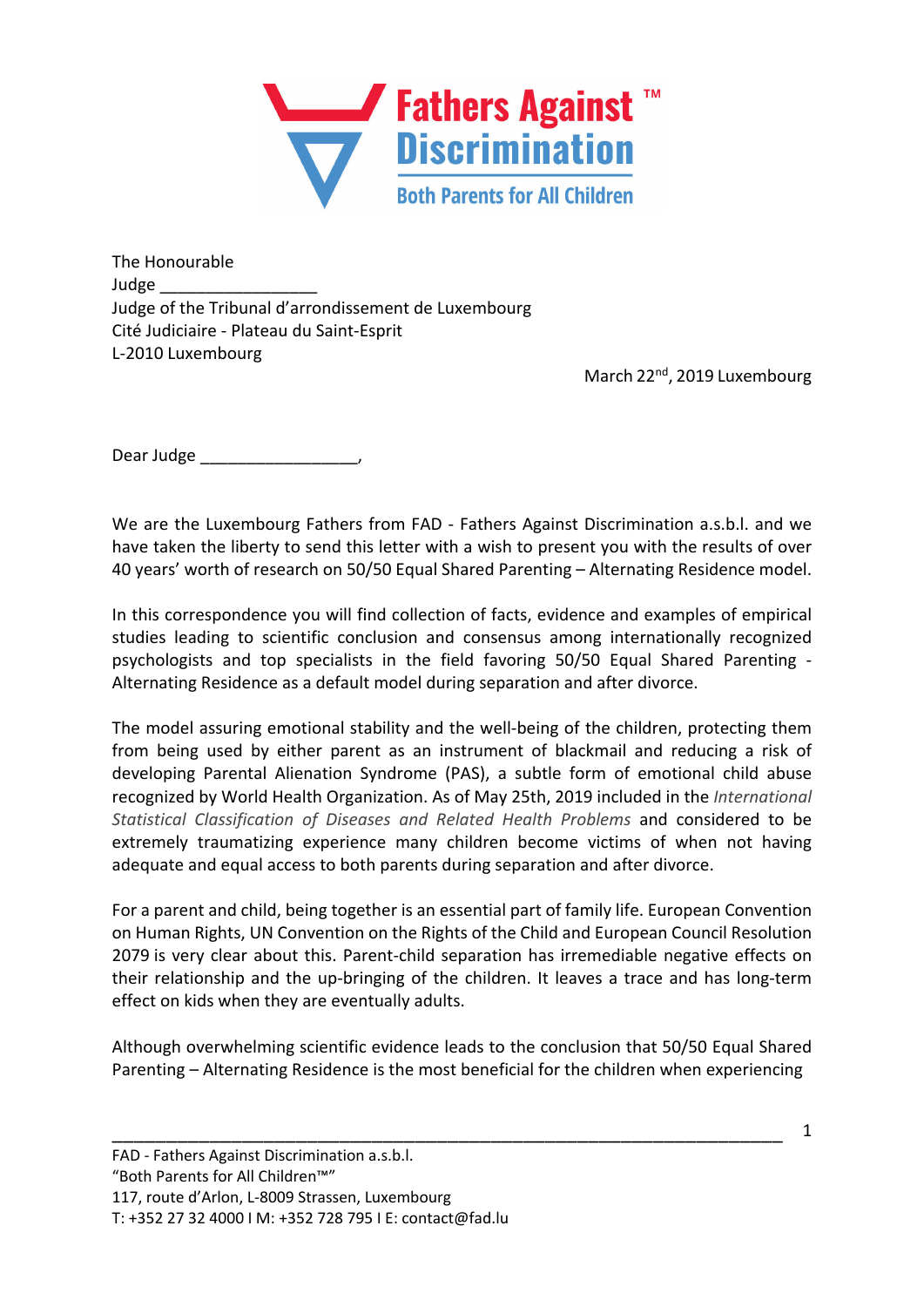

separation and divorce, the model is only considered as an option and rarely introduced.

Divorce is a dramatic life change, at the time it happens and then for the rest of the lives for those involved. Luxembourg as a society can set example for the rest of Europe and start introducing legal approach to make sure equality between parents is guaranteed and promoted from the moment the child arrives.

FAD - Fathers Against Discrimination™ a.s.b.l. has reached out to women of all ages, nonprofit organizations, LGBTI, feminist groups, men, fathers and everyone who really cares for gender equality and a well-being of children asking to support 50/50 Equal Shared Parenting – Alternating Residence.

Now we are reaching to the Luxembourg Family Court asking to start introducing 50/50 Equal Shared Parenting - Alternating Residence but not as a subject of custodian parent approval but when possible a rule and a starting point for all custody hearings in Luxembourg. We are entrusting in your experience and judgment to set example to promote gender and parental equality but most importantly to protect the children, assuring their well-being and respecting their rights guaranteed under the Article 24 of the Charter of Fundamental Rights of the European Union, the right of the children to express their views freely, the right for their views to be taken into consideration on matters that concerns them and for their right to equal access to both parents.

Being a member of a chosen group of Luxembourg family judges deciding every day about children's future and their well-being as a judge you have a legal instrument in your hands to do the right thing. Article 378-1 of the Luxembourg Civil Code allows immediate introduction of 50/50 Equal Shared Parenting - Alternating Residence.

"Mir wëlle bleiwe wat mir sinn an mir kënnen e Beispill fir den Rescht vun Europa sinn." --- "We want to remain what we are and we can be an example for the rest of Europe".

\_\_\_\_\_\_\_\_\_\_\_\_\_\_\_\_\_\_\_\_\_\_\_\_\_\_\_\_\_\_\_\_\_\_\_\_\_\_\_\_\_\_\_\_\_\_\_\_\_\_\_\_\_\_\_\_\_\_\_\_\_\_

Thank you in advance for taking the time to read the below materials.

Respectfully,

Patryk P. RYBIŃSKI FAD - Fathers Against Discrimination a.s.b.l.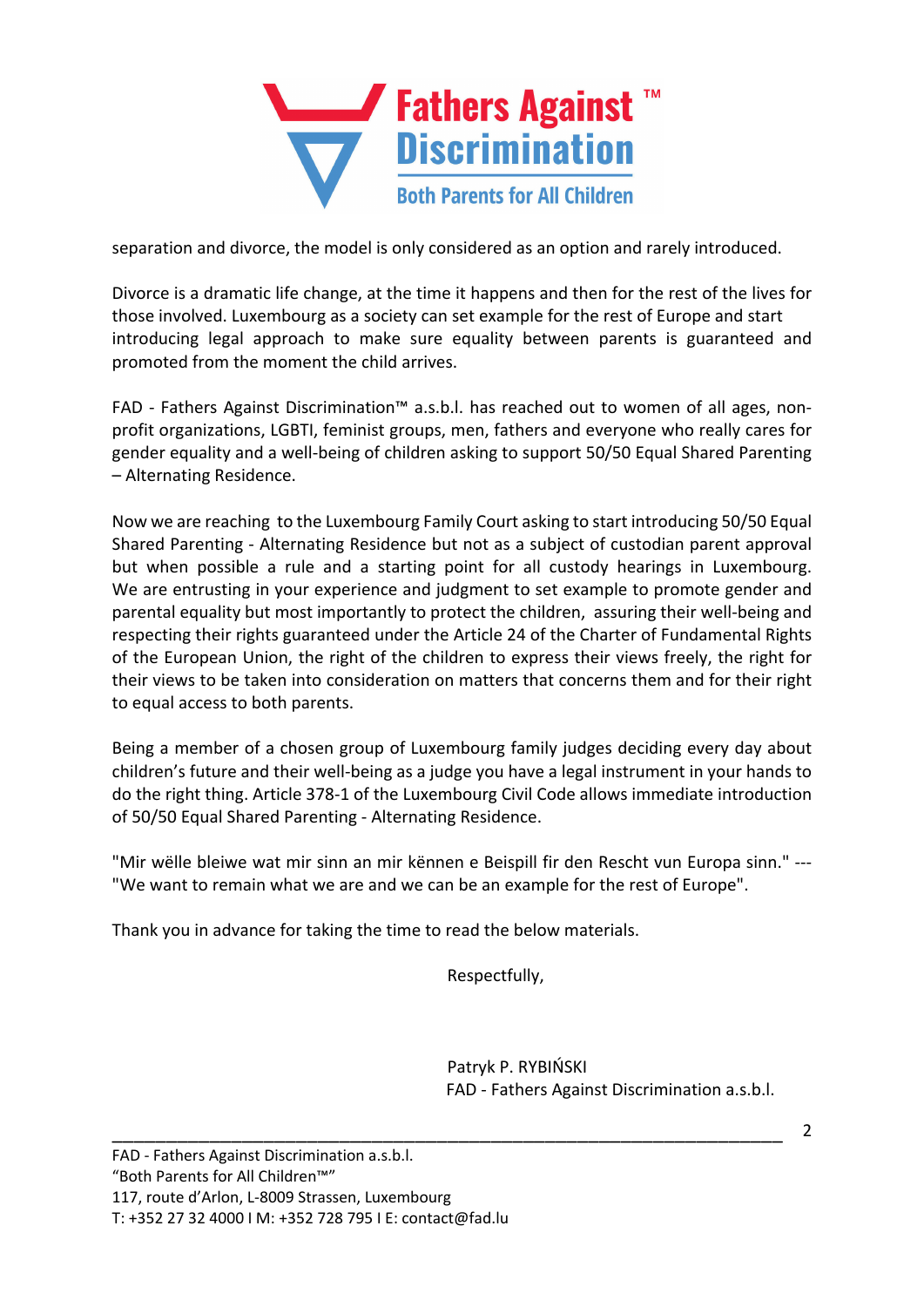

Please find below cited paragraphs from renown specialists in the field of psychology followed by Annex A with an article from "Psychology Today" by Edward KRUK, Ph.D. and Annex B including the study of Richard A. WARSHAK, Ph.D.

**Edward KRUK, Ph.D.** – "Research demonstrated that children do better in shared care arrangements even if there is conflict between the parents, and that sustaining both relationships is a protective factor for children in high parental conflict situations. Not all conflict is bad for children. Ongoing and unresolved conflict, however, is harmful to children; in such situations, rather than depriving children of a relationship with one parent, interventions to reduce conflict and support child development, such as assisting parallel parenting, therapeutic family mediation, and parenting education programs, were found to be most protective of child well-being."

**Richard A. WARSHAK, Ph.D.** p. 15-16 – "A meta-analysis reported better emotional, behavioral, and academic functioning for children in joint physical custody compared to children in sole custody, regardless of the level of conflict between parents. Rather than magnify harmful effects of parental conflict, several studies suggested that joint physical custody may protect children from some of the potential negative consequences of conflict."

**Richard A. WARSHAK, Ph.D.** p. 17-18 – "A policy of automatically restricting children's time with one of the parents when a couple is labeled as "high conflict" brings additional drawbacks and deprives children of the protective buffer of a nurturing relationship with one of their parents. This policy sends parents the message that generating or sustaining conflict can be an effective strategy to override shared custody. This discourages civil communication and cooperation, and may reduce children's time with the parent who is less angry, who does a better job of shielding the children from conflict, and who recognizes and supports the children's need for positive relationships with both parents. Any policy that encourages the instigation and maintenance of conflict between parents by suggesting that such behavior might be rewarded with more parenting time puts the needs of the children second to the desires of whichever parent opposes sharing parenting time. Such a policy contradicts the best-interest standard whose primary purpose is to ensure that the child's welfare trumps parental entitlements. A policy focused on children's best interests will decrease the risks of harm to them by discouraging rather than encouraging inter-parental conflict."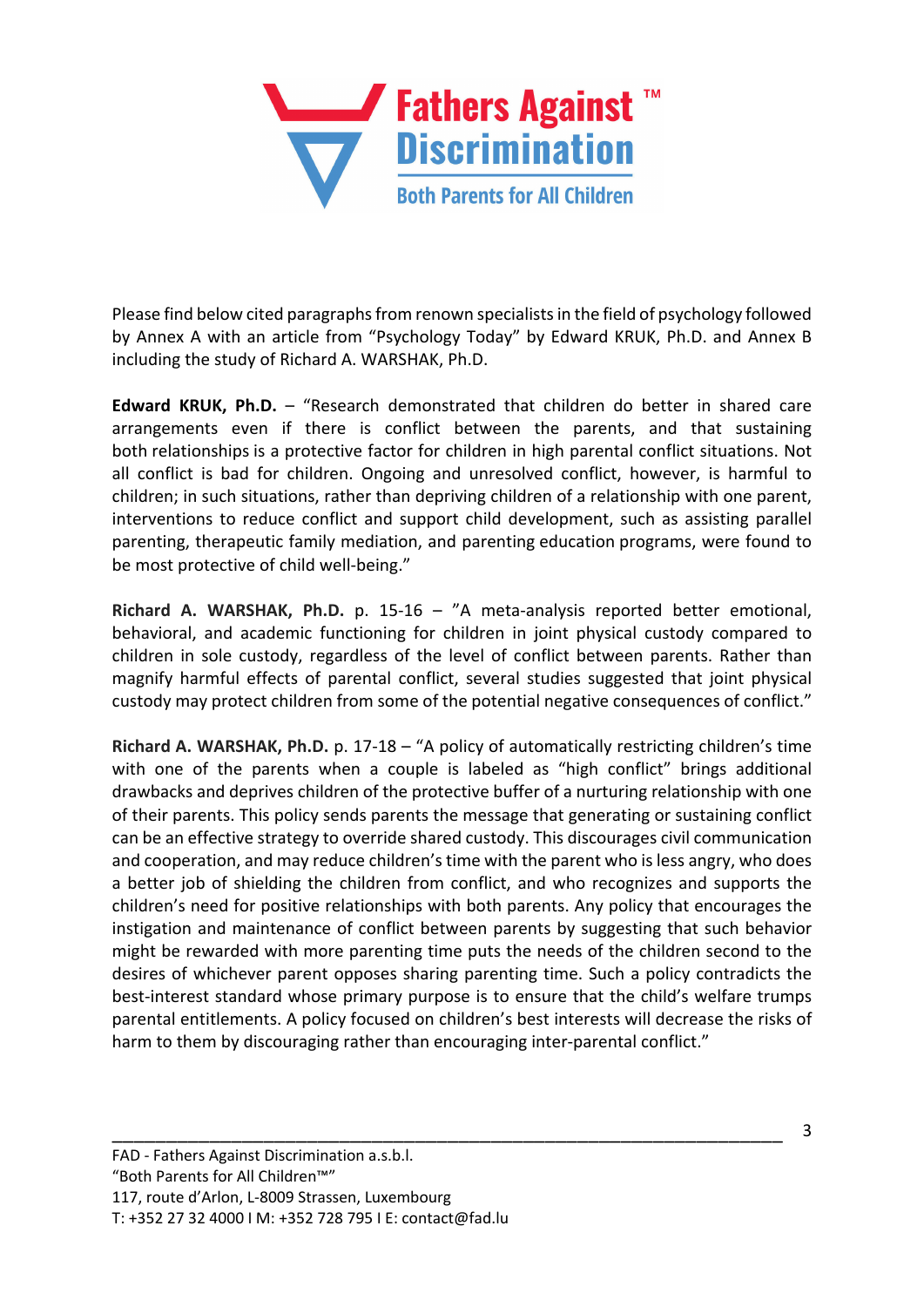

# **Annex A:**

## **"COUNTERING ARGUMENTS AGAINST SHARED PARENTING IN FAMILY LAW"**

An article from "Psychology Today" - Oct. 10th, 2018 by **Edward KRUK, Ph.D.** - Associate Professor of Social Work at the University of British Columbia, specializing in child and family policy with extensive experience in the fields of welfare rights, child protection, school social work, hospital social work, and family services. Currently teaching and practicing in the areas of family mediation. An author of many books including *The Equal Parent Presumption: Social Justice in the Legal Determination of Parenting After Divorce; Divorced Fathers: Children's Needs and Parental Responsibilities; Mediation and Conflict Resolution in Social Work and the Human Services; and Divorce and Disengagement.* President of the International Council on Shared Parenting:

#### **"Have we reached a tipping point in the child custody debate?**

Despite strong public support and mounting empirical evidence in its favor as an ideal living arrangement for the majority of children of divorce, shared parenting as presumption in family law has historically been met with skepticism among some legal and mental health professionals. In a recent article in the *Journal of Divorce and Remarriage*, I describe how the past 40 years have produced three distinct "waves" of arguments against shared parenting, and how these have stalled meaningful legislative reform toward the establishment of shared parenting as a legal presumption, placing the burden of proof on shared parenting proponents to defend their position and demonstrate its efficacy, in a way that supporters of more traditional sole custody arrangements have not had to face.

The first wave of arguments was advanced in a manner that considered the idea of shared parenting of children by parents in conflict after divorce as an outlandish proposition. Three distinct arguments were made to discredit the concept:

First, it was asserted that children have one primary attachment figure to whom they become bonded, almost always the mother, and that any period of separation from the primary attachment figure will damage children's development and compromise their well-being. At the same time this argument was advanced, however, reformulations of attachment theory emphasized the fact that children typically formed primary attachments to both parents, that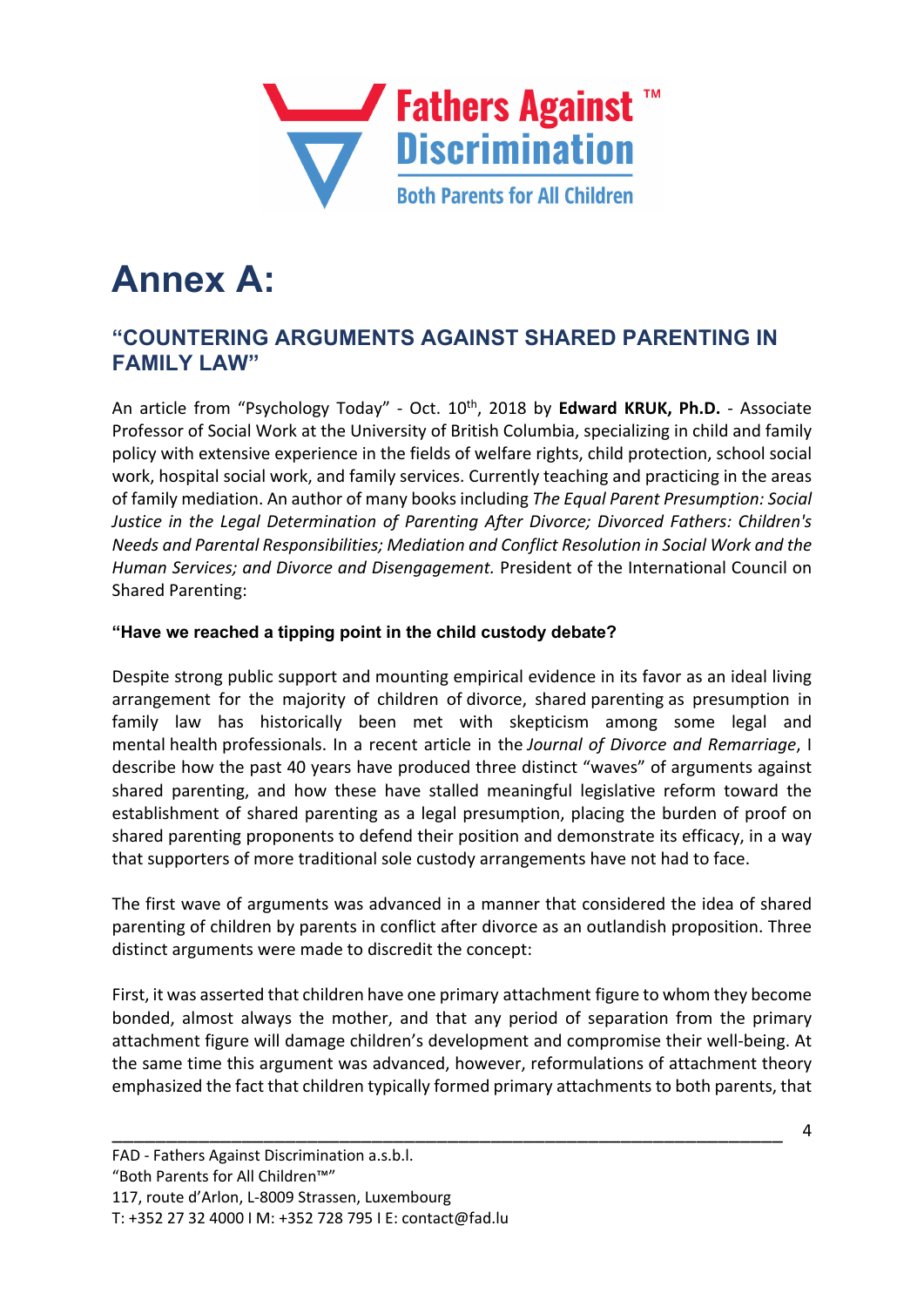

these attachments were equally important for children, and that children tenaciously continue these attachments in changing circumstances, including after divorce.

A second line of argument was then put forward, stating that child development would be compromised when children move back and forth between two homes, "bounced around like a yo-yo," with constant movement, two sets of home rules and different parenting styles. The research on children living in two homes found, however, that children themselves generally did not report such problems, and that sustaining attachments with both of their parents protected them from the adverse child development outcomes often accompanying divorce. In fact, lengthy separations from either primary attachment figure were found to be detrimental to child development.

Finally, a third argument was made that it is harmful to child development to disrupt the caregiving status quo, and that mothers should thus retain their role as the primary dayto-day caregivers of children. Research suggested otherwise, however: shared care of children was becoming the norm in two-parent families and disrupting shared parenting would in fact be more likely to lead to instability in children's lives.

The second wave of arguments against shared parenting were presented as more concentrated and in-depth rebuttals of the concept, especially in situations where parents disagreed or were in conflict over child care arrangements after divorce. First, it was argued that shared parenting after divorce exacerbates parental conflict, and that children would be drawn into the conflict if shared care arrangements were imposed on families. Shared parenting, therefore, is only suitable for parents with little or no conflict and who get along well as co-parents. Again, research findings challenged this viewpoint: in actuality, an adversarial "winner-take-all" approach to child custody exacerbates parental conflict, leading to adverse consequences for children, whereas conflict is reduced in shared parenting arrangements where neither parent feels marginalized from his or her children's lives.

Further, research demonstrated that children do better in shared care arrangements even if there is conflict between the parents, and that sustaining both relationships is a protective factor for children in high parental conflict situations. Not all conflict is bad for children. Ongoing and unresolved conflict, however, is harmful to children; in such situations, rather than depriving children of a relationship with one parent, interventions to reduce conflict and support child development, such as assisting parallel parenting, therapeutic family mediation, and parenting education programs, were found to be most protective of child well-being. In response, a second critique of shared parenting was then advanced within the "second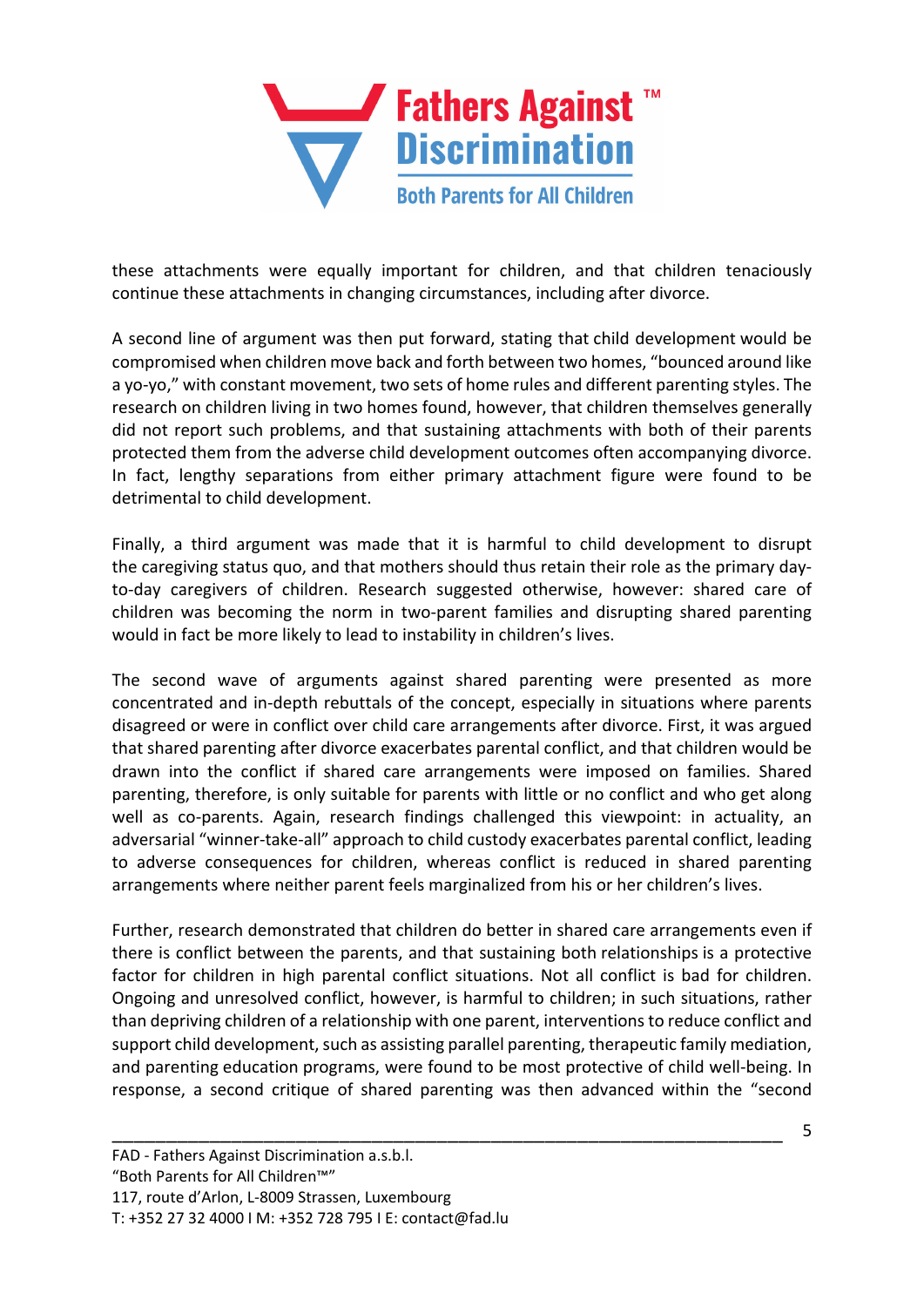

wave": in high-conflict families, shared parenting exposes victimized parents and children to family violence and child abuse, and a legal presumption of shared parenting will allow

abusive parents to continue their reign of terror in families. This argument, however, misrepresented the position of shared parenting proponents, who made clear that a legal presumption of shared parenting should always be rebuttable in cases of violence and abuse, as in such cases the safety of children and victimized parents is the primary consideration.

The third wave of arguments against shared parenting acknowledged that shared parenting may be beneficial for most children and families of divorce, including those in high conflict, but cautioned against the use of presumptions in family law, arguing that the best interests of children are different in each individual case, and that judges should retain their decisionmaking authority when it comes to post-divorce living arrangements for children. In response to this viewpoint, it has been pointed out that research on post-divorce outcomes for children and families has now established which living arrangements are most likely to support healthy child development. Without a legal presumption, judges make decisions based on idiosyncratic biases, leading to inconsistency and unpredictability in their judgments. And with two adequate parents, the court really has no basis in either law or psychology for distinguishing one parent as "primary" over the other.

It may be asked, then, after 40 years of debate, whether we have now reached a tipping point, when researchers can conclude with confidence that the best interests of children are commensurate with a legal presumption of shared parenting responsibility after divorce. Summarizing the state of current research in two recent special issues on shared parenting in the *Journal of Divorce and Remarriage* and the *Journal of Child Custody*, leading divorce scholar Sanford Braver asserts, "To my mind, we're over the hump. We've reached the watershed. On the basis of this evidence, social scientists can now cautiously recommend presumptive shared parenting to policymakers...shared parenting has enough evidence [that] the burden of proof should now fall to those who oppose it rather than those who promote it."

#### References

Kruk, E. (2018). "Arguments Against Presumptive Shared Parenting as the Foundation of Family Law: A Critical Review," Journal of Divorce and Remarriage, 59 (5), 388-400.